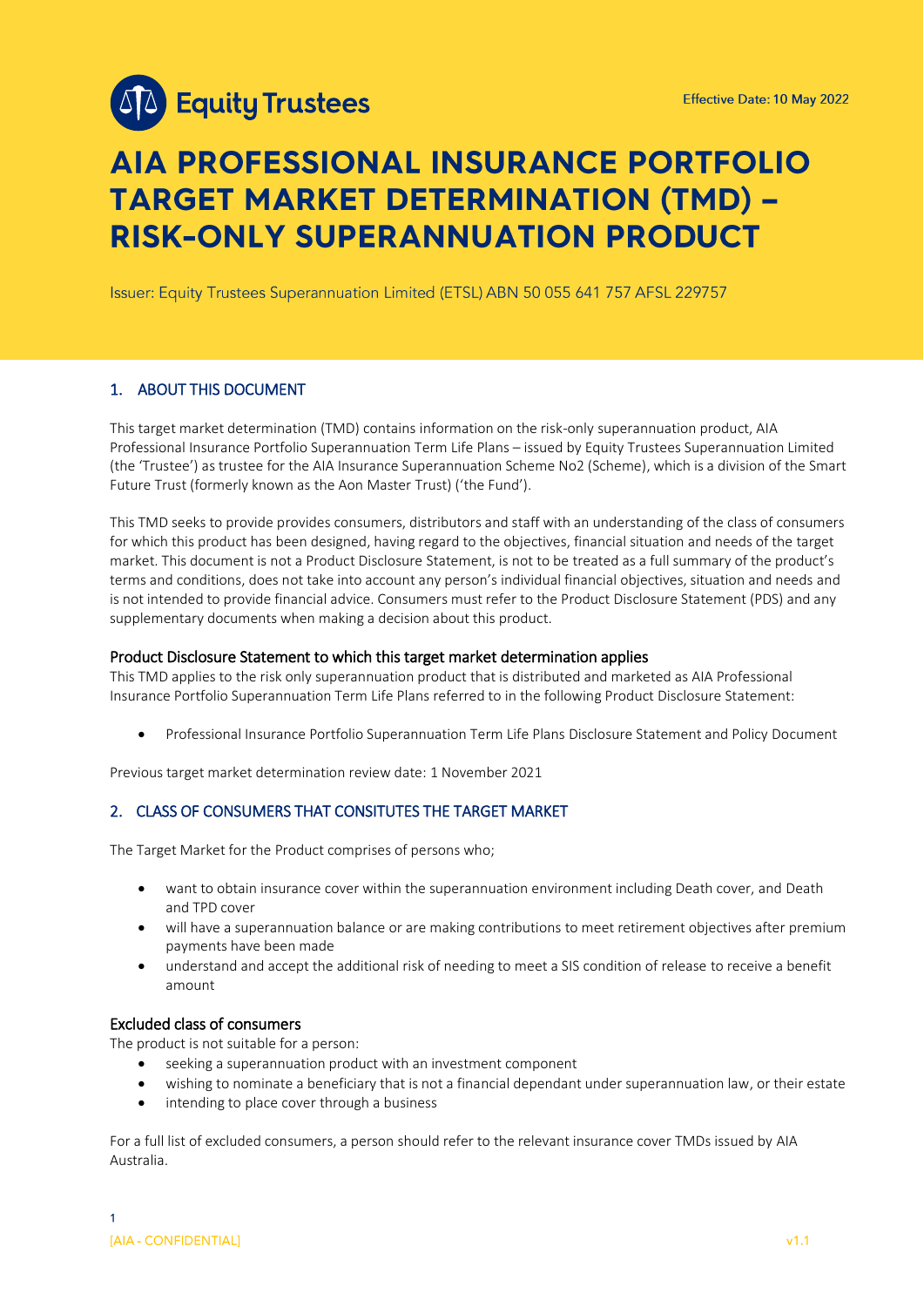

# Product description

The Product is a risk-only superannuation interest issued by Equity Trustees Superannuation Limited (Trustee) as Trustee for the Scheme, which is a division of the Fund. It provides eligible persons the ability to obtain insurance cover within a superannuation environment and funded from superannuation contributions or rollovers.

Any benefits paid under the policy will be paid to the Trustee and premiums paid for the policy are paid by the Trustee after it receives a sufficient contribution, or a rollover in respect of a member. Membership of the Fund is governed by the Fund's trust deed and superannuation laws. The underlying policy is a contract of insurance between AIA Australia and the Trustee and does not govern a person's membership of the Fund.

If a benefit is paid on the Product under which a consumer's superannuation plan benefits (which does not include any Linked Benefits) are provided, AIA Australia will pay the benefit amount to the Trustee of the Fund as the policy owner. The Trustee will then distribute the proceeds of the claim in accordance with the superannuation law and the Fund's trust deed, which sets out the governing rules of the Fund.

# Key Product Attributes

### Premiums

Payment of premiums – if premiums are not paid when due, the policy may lapse in which case the policy owner would no longer be covered and cannot make a claim.

Premium structure – Premiums may vary from time to time and are dependent on age, sex, medical history, pastimes, smoking status, whether benefit indexation has been chosen, level of insurance cover chosen, and premium option chosen or available under the insurance cover. Premiums can alter based on the chosen premium structure and can change over time.

#### Tax

A person who becomes a member of the Fund may be eligible to receive a range of tax concessions subject to eligibility. Further information and updated eligibility are available fro[m www.ato.gov.au.](http://www.ato.gov.au/)

#### Insurance

The Product offers access to a range of insurance options including;

- Death/Life cover
- Total & Permanent Disablement (TPD) cover

The table below sets out the class of consumer for each insurance attribute.

| Insurance Key Attributes                    | <b>Target Market Suitability</b>                                                                                                                                                                                                                                                            |
|---------------------------------------------|---------------------------------------------------------------------------------------------------------------------------------------------------------------------------------------------------------------------------------------------------------------------------------------------|
| Life Cover                                  | This may be suitable for a consumer who is looking to obtain<br>insurance cover in the event of death or terminal illness.<br>The AIA Life Cover Target Market Determination should be<br>referred to before making any decision on this insurance cover                                    |
| Total and Permanent Disablement (TPD) Cover | This may be suitable for a consumer who is looking to obtain<br>insurance cover in the event of total and permanent disability.<br>The AIA Total and Permanent Disablement (TPD) Target Market<br>Determination should be referred to before making any<br>decision on this insurance cover |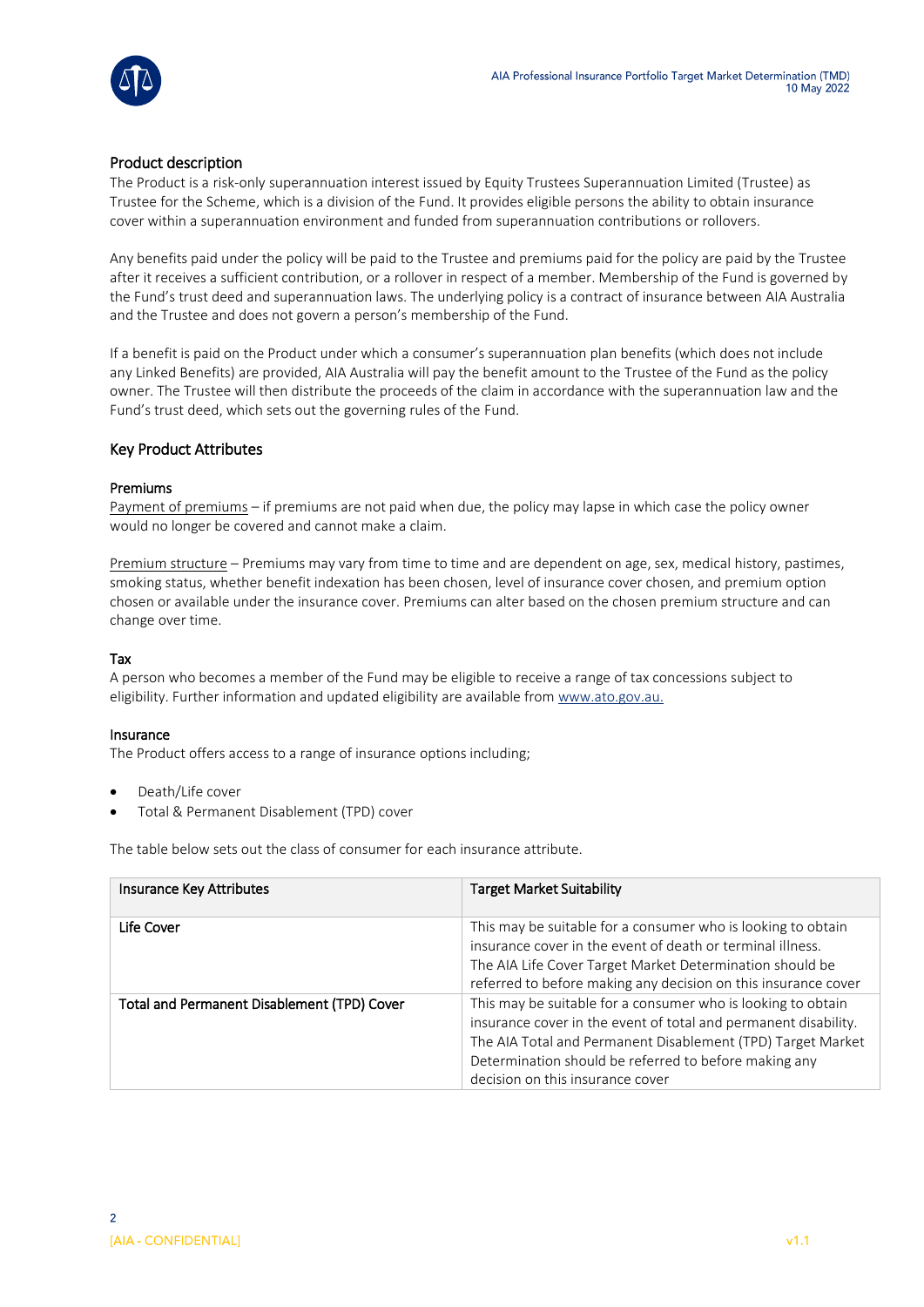

# Consistency between target market and the product

The issuer considers that the product is likely to be consistent with the likely objectives, financial situation and needs of consumers within the target market because:

- there is a range of insurance options to cater for a broad range of insurance needs (including type and level of cover); and
- the product accepts the full range of contributions permitted under the law; and
- the costs associated with the product are consistent with market rates.

# 3. HOW THIS PRODUCT IS TO BE DISTRIBUTED

### Distribution channels

The Product is distributed through Australian Financial Services Licence (AFSL) holders authorised by AIA Australia to distribute the product and issued only to a consumer whose application for insurance has been accepted by the insurer.

### Distribution conditions

This product should only be distributed under the following circumstances: Where the person is a resident in Australia and is eligible to contribute to or consolidate their superannuation

- account; and
	- Where a person is applying for insurance cover, they must:
		- o Meet the age, employment and residency requirements outlined in the PDS; and
		- o Be in an eligible occupation category for the type of insurance cover being applied for.

Distributors must also ensure that they comply with all regulatory provisions relating to financial products including but not limited to the provision of financial advice, Anti-Hawking Provisions and other legislative requirements within the Corporations Act and other relevant law.

# Adequacy of distribution conditions and restrictions

The issuer has determined that the distribution conditions and restrictions will make it likely that consumers who purchase the product(s) are in the class of consumers for which it has been designed. The issuer considers that the distribution conditions and restrictions are appropriate and will assist distribution in being directed towards the target market for whom the product has been designed.

In making this determination, the issuer has had particular regard to the following;

- a consumer must receive advice from an Australian Financial Services Licence (AFSL) holders authorised by AIA Australia in order to apply for the product; and
- the superannuation product will be issued to a consumer only if the consumer's application for insurance has been accepted by the insurer

#### 4. REVIEWING THIS TARGET MARKET DETERMINATION

We will review this target market determination in accordance with the below:

#### Periodic reviews

Annually in April.

#### Review triggers or events

Any event or circumstances arise that would suggest the TMD is no longer appropriate. This may include (but not limited to):

- Business performance review or adverse finding from a member outcomes assessment;
- a material change to the design or distribution of the product, including related documentation;
- occurrence of a significant dealing;
- distribution conditions found to be inadequate;